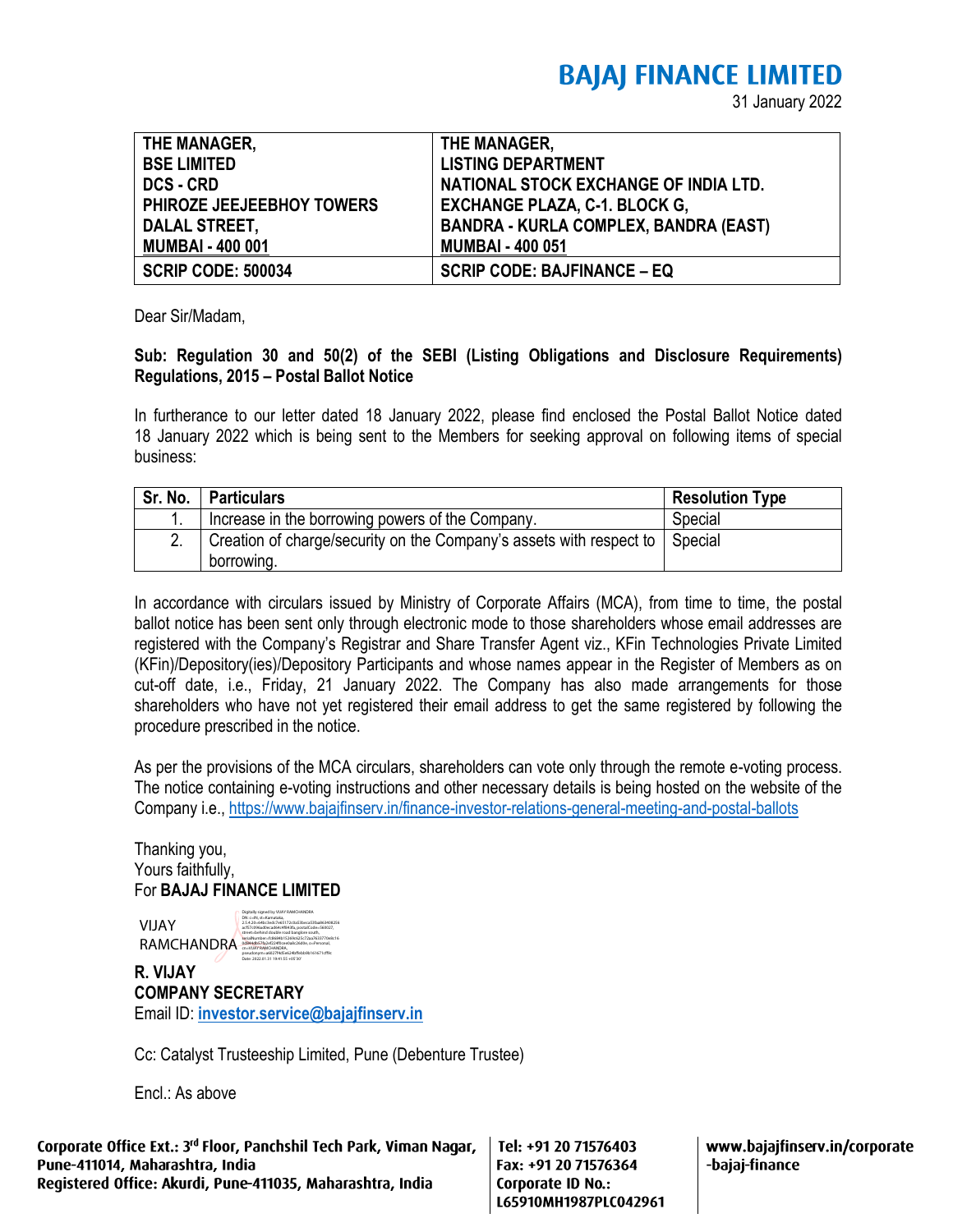# **BAJAJ FINANCE LIMITED**

CIN: L65910MH1987PLC042961 Registered office: Akurdi, Pune - 411 035 Email ID: investor.service@bajajfinserv.in Website: www.bajajfinserv.in/corporate-bajaj-finance Phone: (020) 7157 6403 Fax: (020) 7157 6364

# **POSTAL BALLOT NOTICE**

### [Pursuant to Sections 110 and 108 of the Companies Act, 2013 read with Rule 22 and Rule 20 of the Companies (Management and Administration) Rules, 2014]

#### Dear Members,

**NOTICE** is hereby given that pursuant to the provisions of Sections 110 and 108 of the Companies Act, 2013 (the"Act") read with Rule 22 and Rule 20 of the Companies (Management and Administration) Rules, 2014 (the "Management Rules"), Secretarial Standard on General Meetings (the "SS-2"), Regulation 44 of the Securities and Exchange Board of India (Listing Obligations and Disclosure Requirements) Regulations, 2015 (the "SEBI Listing Regulations") including any statutory modification(s), clarification(s), substitution(s) or re-enactment(s) thereof for the time being in force, guidelines prescribed by the Ministry of Corporate Affairs (the "MCA") vide General Circulars issued from time to time (the "MCA Circulars") and any other applicable laws and regulations, the following items of special business are proposed to be passed by the Members of Bajaj Finance Limited (the "Company") through Postal Ballot via remote electronic voting ("e-voting").

#### **SPECIAL BUSINESS:**

#### **Item No.1**

#### **Increase in the borrowing powers of the Company:**

To consider and, if thought fit, to pass the following resolution as a Special Resolution:

"RESOLVED THAT in supersession of the special resolution passed by the Members through postal ballot on 15 March 2020, and pursuant to Section 180(1)(c) and other applicable provisions, if any, of the Companies Act, 2013 (including any amendment(s), statutory modification(s) and/or re-enactment(s) thereof for the time being in force) and Article 55 of the Articles of Association of the Company, consent of the Company be and is hereby accorded to the Board of Directors of the Company (hereinafter referred to as "Board", which term shall be deemed to include any Committee constituted or to be constituted by the Board in this regard) to borrow, from time to time, such sum or sums of monies as it may deem requisite for the purpose of the business of the Company, inter alia, by way of loan or financial assistance from various bank(s), financial institution(s) and/or other lender(s), issue of debentures/bonds/commercial papers or other debt instruments, with or without security, whether in India or outside India, and through acceptance of fixed deposits and corporate deposits (whether in Indian Rupees or in foreign currency), on such terms and conditions as the Board, at its sole discretion, may deem fit, notwithstanding that the monies so borrowed together with monies already borrowed by the Company (including the temporary loans obtained/to be obtained from the Company's bankers in the ordinary course of business) will exceed the aggregate of the paid-up share capital of the Company, its free reserves and securities premium, provided that the total amount up to which monies may be borrowed by the Board shall not exceed a sum of Rs. 225,000 crore (Rupees Two Lakh Twenty Five Thousand crore only) at any point of time.

RESOLVED FURTHER THAT for the purpose of giving effect to the above resolution, the Board be and is hereby authorised on behalf of the Company to do all such acts, deeds, matters and things as it may, in its absolute discretion, deem necessary or desirable for such purpose and settle all questions, difficulties or doubts that may arise in regard to implementation of the aforesaid resolution, without being required to seek any further consent or approval of the Members of the Company."

#### **Item No.2**

#### **Creation of charge/security on the Company's assets with respect to borrowing:**

To consider and, if thought fit, to pass the following resolution as a Special Resolution:

"RESOLVED THAT in supersession of the special resolution passed by the Members through postal ballot on 15 March 2020, and pursuant to Section 180(1)(a) and other applicable provisions, if any, of the Companies Act, 2013 (including any amendment(s), statutory modification(s) and/or re-enactment(s) thereof for the time being in force) and Article 56 of the Articles of Association of the Company, consent of the Company be and is hereby accorded for creation by the Board of Directors (hereinafter referred to as "Board", which term shall be deemed to include any Committee constituted or to be constituted by the Board in this regard) from time to time, of such mortgages, charges, liens, hypothecation and/or other securities, in addition to the mortgages, charges, liens, hypothecation and/or other securities created by the Company, on such terms and conditions as the Board at its sole discretion may deem fit, on the Company's assets and properties, both present and future, whether movable or immovable, including the whole or substantially the whole of the Company's undertaking or undertakings, in favour of the bank(s), financial institution(s), and/or other lender(s), fixed deposit trustee, debenture trustee, security trustee as may be agreed to by the Board, for the purpose of securing repayment of any loans/financial assistance or debentures or bonds or other instruments issued to the public and/or on private placement basis and/or in any other manner (whether in Indian Rupees or in foreign currency), subject to a maximum amount of Rs. 225,000 crore (Rupees Two Lakh Twenty Five Thousand crore only).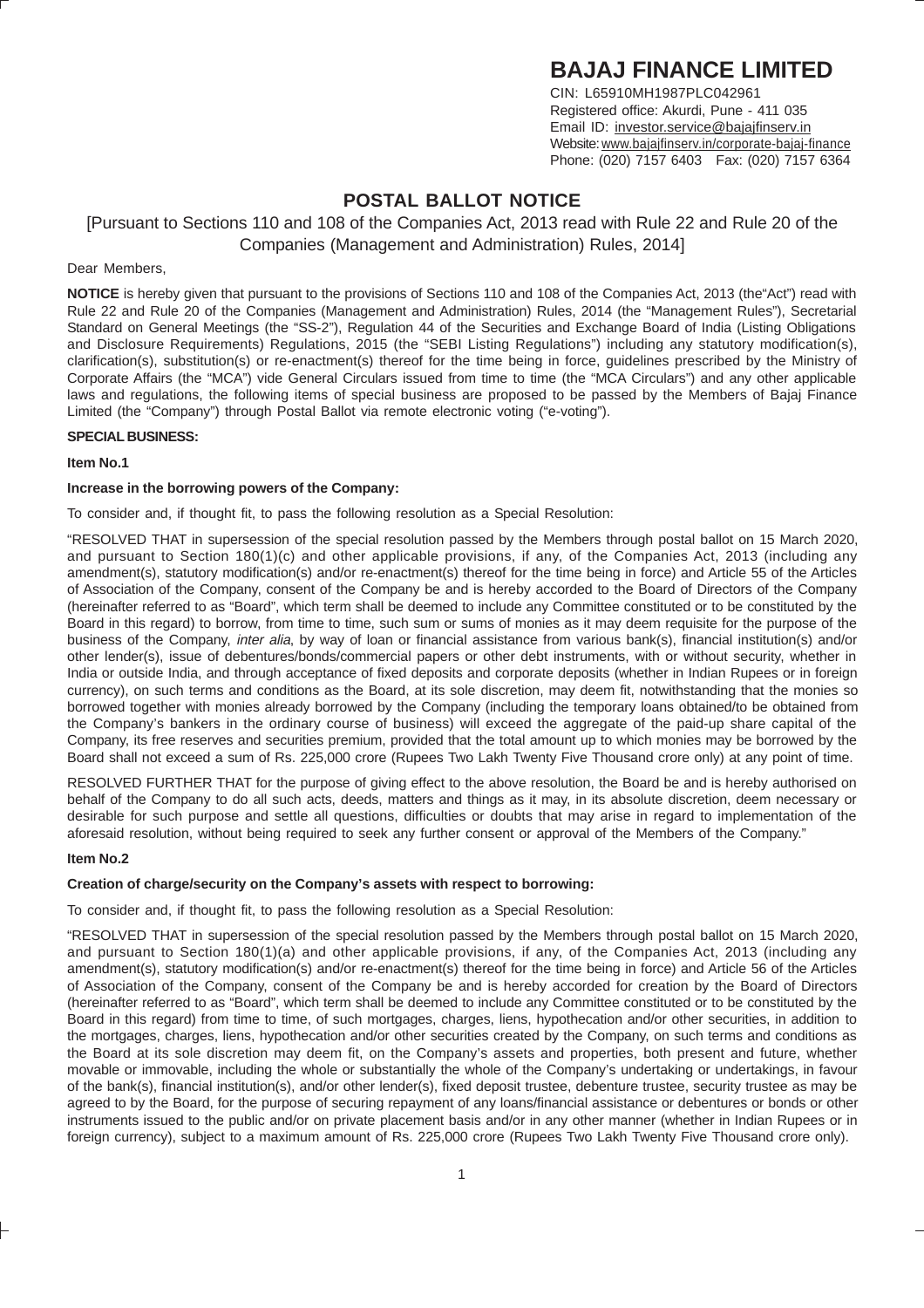RESOLVED FURTHER THAT for the purpose of giving effect to the above resolution, the Board be and is hereby authorised on behalf of the Company to negotiate and finalise the terms and conditions, agreements, deeds and documents for creating the said mortgages, charges, liens, hypothecation and/or other securities and to do all such acts, deeds, matters and things as it may, in its absolute discretion, deem necessary or desirable for such purpose and settle all questions, difficulties or doubts that may arise in regard to implementation of the aforesaid resolution, without being required to seek any further consent or approval of the Members of the Company."

> By order of the Board For Bajaj Finance Limited

**Notes:**

Place : Pune R. Vijay R. Vijay R. Vijay R. Vijay R. Vijay R. Vijay R. Vijay R. Vijay R. Vijay R. Vijay R. Vijay Date : 18 January 2022 **Company Secretary** 

- 1. Statement pertaining to the said resolutions setting out the material facts, as required under Section 102 of the Act is annexed to this Notice.
- 2. In terms of the MCA Circulars, this Notice along with the instructions regarding e-voting is being sent only by email to all those Members, whose email addresses are registered with the Company or with the depository(ies)/depository participants and whose names appear in the register of members/list of beneficial owners as on the Cut-off date, i.e., 21 January 2022. The Notice is available on the website of the Company at https://www.bajajfinserv.in/finance-investorrelations-general-meeting-and-postal-ballots, website of the Registrar and Share Transfer Agent, i.e., KFin Technologies Private Limited ("KFin") at https://evoting.kfintech.com and on the websites of National Stock Exchange of India Limited www.nseindia.com and BSE Limited www.bseindia.com. All Members of the Company as on the Cut-off date shall be entitled to vote in accordance with the process specified in this notice. Any person who is not a Member as on the Cut-off date shall treat this notice for information purpose only.

As per the MCA Circulars, physical copy of the Notice, Postal Ballot Form and pre-paid business reply envelope are not being sent to the Members for this Postal Ballot.

- 3. For receiving copy of postal ballot notice electronically, Members (as on Cut-off date) who have not yet registered their email addresses are requested to get their email addresses registered with KFin, on a temporary basis, by following the procedure mentioned below:
	- a) Visit the link https://ris.kfintech.com/clientservices/postalballot/
	- b) Select the company name, i.e., Bajaj Finance Limited.
	- c) Select the Holding type from the drop down, i.e., NSDL/CDSL/Physical
	- d) Enter DP ID Client ID (in case shares are held in electronic form)/Physical Folio No. (in case shares are held in physical form) and PAN.
	- e) If PAN details are not available in the system, the system will prompt to upload a self-attested copy of the PAN card for updating records.
	- f) In case shares are held in physical form where PAN details are not available in the records, please enter any one of the Share Certificate No. in respect of the shares held by you.
	- g) Enter the email address and mobile number.
	- h) System will validate DP ID Client ID/Folio No. and PAN or Share certificate No., as the case may be, and send OTP at the registered Mobile number as well as email address for validation.
	- i) Enter the OTPs received by SMS and on email to complete the validation process. OTP will be valid for 5 minutes only.
	- j) The Notice and e-voting instructions along with the User ID and Password will be sent on the email address updated by the Member.
	- k) Please note that in case the shares are held in electronic form, the above facility is only for temporary registration of email address for receipt of the Notice and the e-voting instructions along with the User ID and Password. Such Members will have to register their email address with their DPs permanently, so that all communications are received by them in electronic form.
	- l) In case of queries, Members are requested to write to einward.ris@kfintech.com or call at the toll-free number 1-800-309-4001.
- 4. In compliance with the provisions of Sections 108 and 110 of the Act read with the Management Rules, SS-2 and Regulation 44 of the SEBI Listing Regulations, as amended, the Company is providing facility to the Members to exercise votes through electronic voting system ("e-voting") on the e-voting platform provided by KFin to enable them to cast their votes electronically.
- 5. The Board of Directors at its meeting held on 18 January 2022 have appointed Shri Shyamprasad D Limaye, Practising Company Secretary (FCS No. 1587, CP No. 572) as the 'Scrutiniser' to scrutinise the Postal Ballot process in a fair and transparent manner. He has communicated his willingness to be appointed and will be available for the said purpose.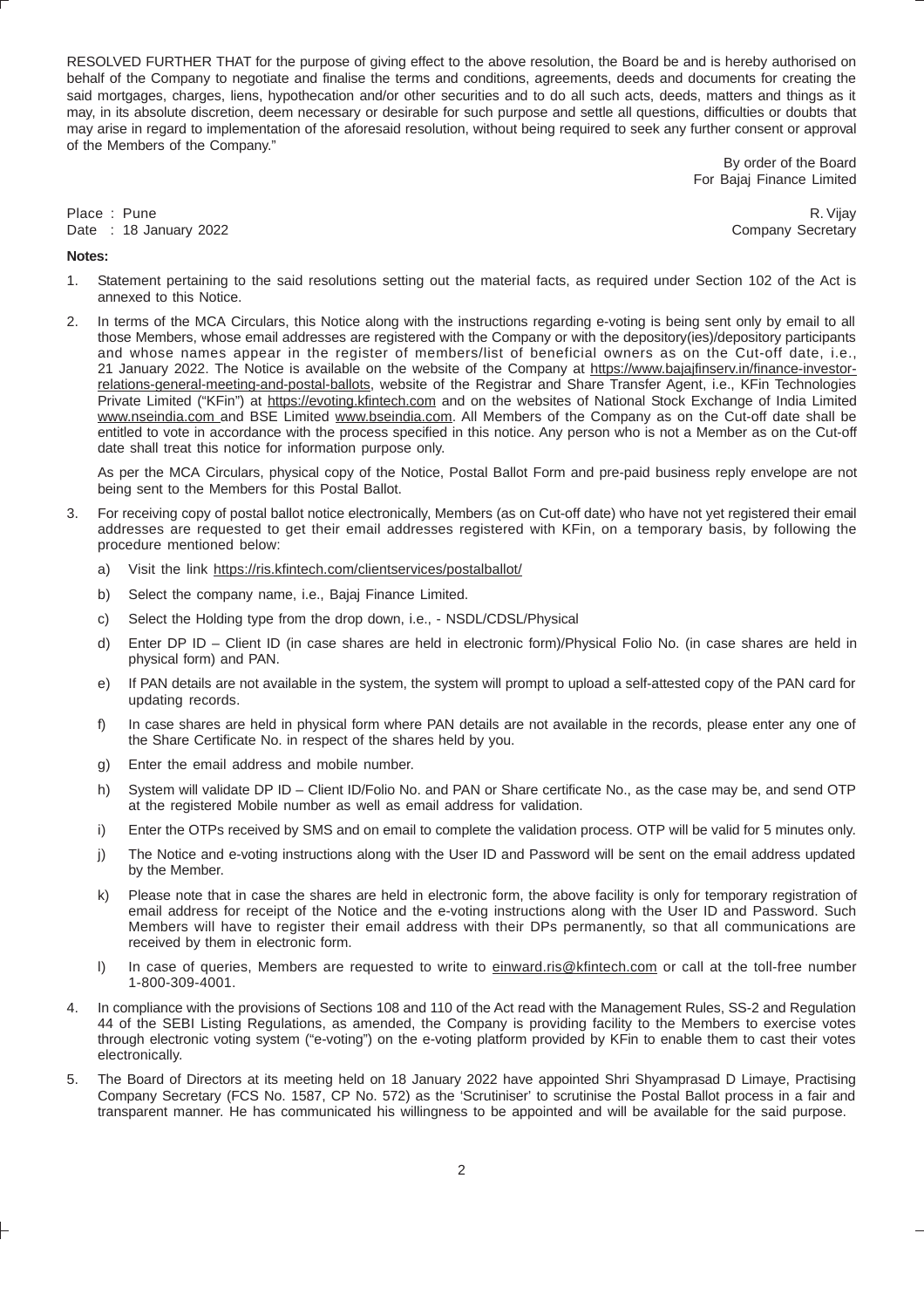- 6. The e-voting shall commence on 1 February 2022 at 9.00 a.m. (IST) and will end on 2 March 2022 at 5.00 p.m. (IST). The e-voting module shall be disabled by KFin for voting thereafter. During this period, Members of the Company holding shares as on the cut-off date, i.e., 21 January 2022, may cast their vote by electronic means in the manner given below. Once the vote on a resolution is cast by the Member, the Member shall not be allowed to change it subsequently.
- 7. The Scrutiniser shall, after conclusion of the voting period, submit his report to the Chairman of the Company. Results of the voting will be declared by placing the same along with the Scrutiniser's report on the Company's website viz., https://www.bajajfinserv.in/finance-investor-relations-general-meeting-and-postal-ballots as well as on the website of KFin viz., https://evoting.kfintech.com and will also be communicated to the stock exchanges, within two working days from last date of voting, i.e.,on or before Friday, 4 March 2022 and the outcome will be made available at the registered office as well as at the corporate office of the Company. Subject to receipt of requisite number of votes, the resolution(s) mentioned in the Notice shall be deemed to be passed on 2 March 2022, i.e., last day of the voting period.
- 8. The details of the process and manner for e-voting are explained herein below:

#### **I. Login method for e-voting for Individual shareholders holding securities in demat mode**

Pursuant to SEBI circular no. SEBI/HO/CFD/CMD/CIR/P/2020/242 dated 9 December 2020 on "e-voting facility provided by Listed Companies", e-voting process has been enabled for all the individual demat account holders, by way of single login credential, through their demat accounts/website of Depository(ies)/Depository Participants ("DPs") in order to increase the efficiency of the voting process. Individual demat account holders would be able to cast their vote without having to register again with the e-voting service provider (ESP) thereby not only facilitating seamless authentication but also ease and convenience of participating in e-voting process.

Shareholders are advised to update their mobile number and e-mail ID with their DPs in order to access e-voting facility.

| <b>Type of shareholders</b>                                              | Login method                                                                                                                                                                                                                                                                                                                        |  |  |
|--------------------------------------------------------------------------|-------------------------------------------------------------------------------------------------------------------------------------------------------------------------------------------------------------------------------------------------------------------------------------------------------------------------------------|--|--|
| Individual shareholders<br>holding securities in demat<br>mode with NSDL | A. Users registered for NSDL IDeAS facility:                                                                                                                                                                                                                                                                                        |  |  |
|                                                                          | 1. Open web browser and type the following URL: https://eservices.nsdl.com/<br>either on a Personal Computer or on a mobile. Once the home page of<br>e-Services is launched, click on the "Beneficial Owner" icon under "Login"<br>which is available under "IDeAS" section.                                                       |  |  |
|                                                                          | 2. A new screen will open. Enter your User ID and Password. After successfull<br>authentication, you will be able to see e-voting services. Click on "Access to<br>e-voting" under e-voting services and you will be able to see e-voting page.                                                                                     |  |  |
|                                                                          | 3. Click on options available against Company name or e-voting service provider<br>- KFintech and you will be re-directed to e-voting service provider website for<br>casting your vote during the e-voting period.                                                                                                                 |  |  |
|                                                                          | B. Users not registered for IDeAS e-Services:                                                                                                                                                                                                                                                                                       |  |  |
|                                                                          | Option to register is available at https://eservices.nsdl.com Select "Register Online for<br><b>IDeAS</b> " Portal or click at https://eservices.nsdl.com/SecureWeb/IdeasDirectReg.jsp<br>and proceed with completing the required fields. After successful registration,<br>please follow the steps given above to cast your vote. |  |  |
|                                                                          | C. By visiting the e-voting website of NSDL:                                                                                                                                                                                                                                                                                        |  |  |
|                                                                          | 1. Visit the e-voting website of NSDL. Open web browser and type the following<br>URL: https://www.evoting.nsdl.com/ either on a Personal Computer or on a<br>mobile. Once the home page of e-voting system is launched, click on the<br>"Login" icon, available under the 'Shareholder/Member' section.                            |  |  |
|                                                                          | 2. A new screen will open. Enter your User ID (i.e., your 16-digit demat account<br>number held with NSDL), Password/OTP and a Verification Code as shown on<br>the screen. After successful authentication, you will be redirected to NSDL<br>Depository site wherein you can see e-voting page.                                   |  |  |
|                                                                          | 3. Click on options available against Company name or e-voting service provider<br>- KFintech and you will be re-directed to e-voting service provider website for<br>casting your vote during the e-voting period.                                                                                                                 |  |  |

Login method for Individual shareholders holding securities in demat mode is given below: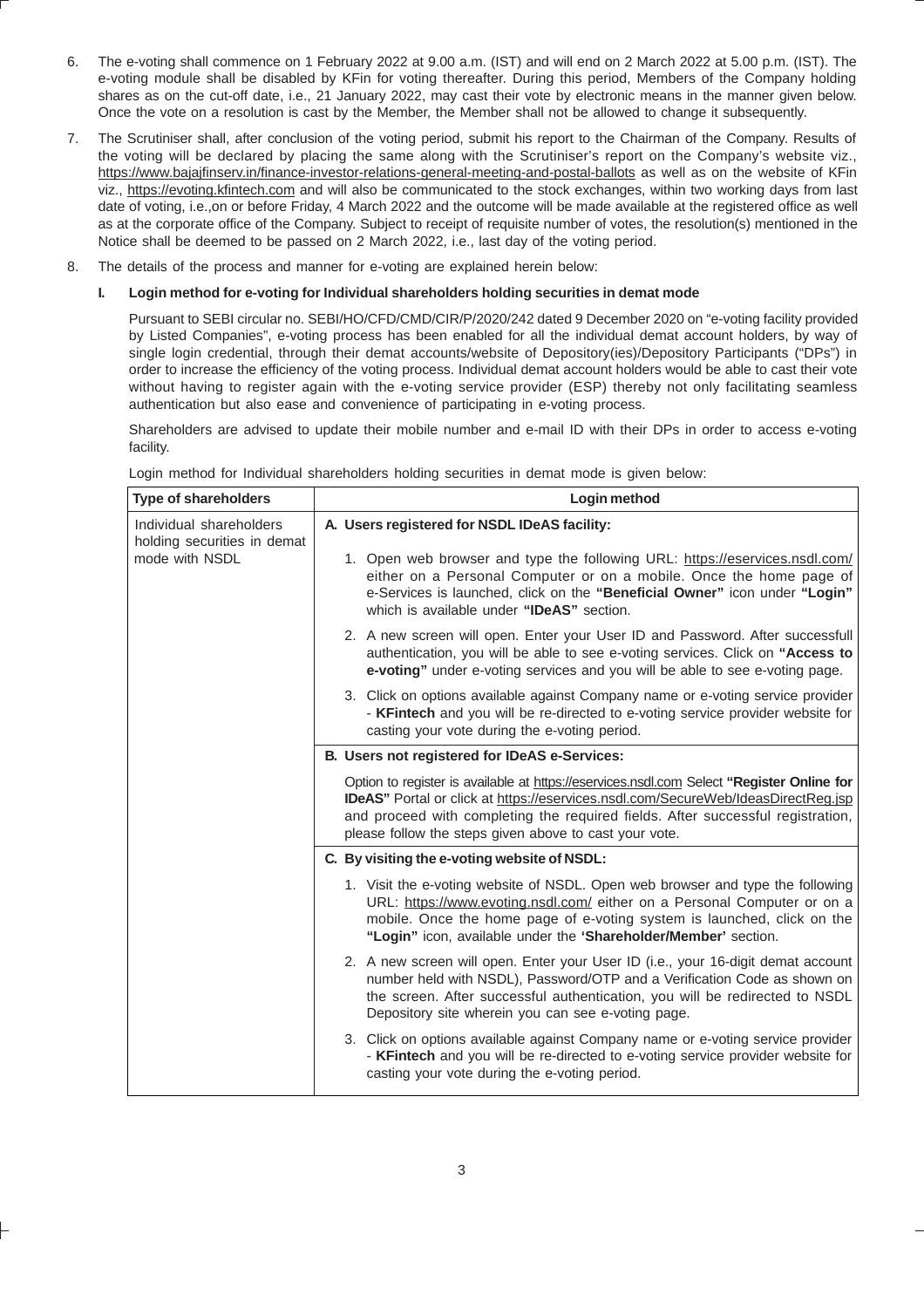| <b>Individual Shareholders</b><br>holding securities in demat                                                                                                                      |                                                                                                                                                                                                                  | A. Existing users who have opted for Easi/Easiest:                                                                                                                                                                                                          |                                                                                                                                                                                                                                              |  |  |
|------------------------------------------------------------------------------------------------------------------------------------------------------------------------------------|------------------------------------------------------------------------------------------------------------------------------------------------------------------------------------------------------------------|-------------------------------------------------------------------------------------------------------------------------------------------------------------------------------------------------------------------------------------------------------------|----------------------------------------------------------------------------------------------------------------------------------------------------------------------------------------------------------------------------------------------|--|--|
| mode with CDSL                                                                                                                                                                     |                                                                                                                                                                                                                  |                                                                                                                                                                                                                                                             | 1. Open web browser and type: https://web.cdslindia.com/myeasi/home/login<br>or www.cdslindia.com and click on login icon and select New System Myeasi                                                                                       |  |  |
|                                                                                                                                                                                    |                                                                                                                                                                                                                  | authentication.                                                                                                                                                                                                                                             | 2. Shareholders can login through their existing user ID and password. Option<br>will be made available to reach e-voting page without any further                                                                                           |  |  |
|                                                                                                                                                                                    |                                                                                                                                                                                                                  | vote.                                                                                                                                                                                                                                                       | 3. After successful login on Easi/Easiest, the user will also be able to see the<br>e-voting Menu. The menu will have links of ESPs. Click on KFintech to cast your                                                                          |  |  |
|                                                                                                                                                                                    |                                                                                                                                                                                                                  |                                                                                                                                                                                                                                                             | B. Users who have not opted for Easi/Easiest:                                                                                                                                                                                                |  |  |
|                                                                                                                                                                                    |                                                                                                                                                                                                                  | Option to register for Easi/Easiest is available<br>https://web.cdslindia.com/myeasi/Registration/EasiRegistration Proceed with<br>completing the required fields. After successful registration, please follow the<br>steps given above to cast your vote. |                                                                                                                                                                                                                                              |  |  |
|                                                                                                                                                                                    |                                                                                                                                                                                                                  |                                                                                                                                                                                                                                                             | C. By visiting the e-voting website of CDSL:                                                                                                                                                                                                 |  |  |
|                                                                                                                                                                                    |                                                                                                                                                                                                                  | demat Account.                                                                                                                                                                                                                                              | 1. The user can directly access e-voting page by providing Demat Account Number<br>and PAN No. from a link in www.cdslindia.com. The system will authenticate<br>the user by sending OTP on registered Mobile & e-mail ID as recorded in the |  |  |
|                                                                                                                                                                                    |                                                                                                                                                                                                                  | 2. After successful authentication, user will be able to see the e-voting option<br>where the e-voting is in progress and will also be able to directly access the<br>system of e-Voting Service Provider, i.e., KFintech.                                  |                                                                                                                                                                                                                                              |  |  |
| Individual Shareholders<br>(holding securities in demat<br>mode) logging through their<br>depository participant(s)                                                                |                                                                                                                                                                                                                  | 1. Shareholders can also login using the login credentials of their demat account<br>through their Depository Participant registered with NSDL/CDSL for e-voting<br>facility. Once logged-in, you will be able to see e-voting option.                      |                                                                                                                                                                                                                                              |  |  |
|                                                                                                                                                                                    |                                                                                                                                                                                                                  |                                                                                                                                                                                                                                                             | 2. Once you click on e-voting option, you will be redirected to NSDL/CDSL<br>website after successful authentication, wherein you can see e-voting feature.                                                                                  |  |  |
|                                                                                                                                                                                    | 3. Click on option available against Company name or e-voting service provider-<br>KFintech and you will be redirected to e-voting service provider website for<br>casting your vote during the e-voting period. |                                                                                                                                                                                                                                                             |                                                                                                                                                                                                                                              |  |  |
| Important Note: Members who are unable to retrieve User ID/Password are advised to use Forget User ID and<br>Forget Password option available at respective websites.              |                                                                                                                                                                                                                  |                                                                                                                                                                                                                                                             |                                                                                                                                                                                                                                              |  |  |
| Helpdesk for Individual Shareholders holding securities in demat mode who need assistance for any technical<br>issues related to login through Depository i.e. NSDL and CDSL:      |                                                                                                                                                                                                                  |                                                                                                                                                                                                                                                             |                                                                                                                                                                                                                                              |  |  |
| Members facing any technical issue - NSDL                                                                                                                                          |                                                                                                                                                                                                                  |                                                                                                                                                                                                                                                             | Members facing any technical issue - CDSL                                                                                                                                                                                                    |  |  |
| Members facing any technical issue in login can<br>contact NSDL helpdesk by sending a request at<br>evoting@nsdl.co.in or call on toll free no.:<br>1800 1020 990 and 1800 224 430 |                                                                                                                                                                                                                  |                                                                                                                                                                                                                                                             | Members facing any technical issue in login can<br>contact CDSL helpdesk by sending a request at<br>helpdesk.evoting@cdslindia.com or contact on 022-23058738<br>or 022-23058542-43.                                                         |  |  |

#### **II. Login method for e-voting for shareholders other than individual shareholders holding securities in demat mode and shareholders holding securities in physical mode**

- i. Initial password is provided in the body of the e-mail.
- ii. Launch internet browser and type the URL: https://evoting.kfintech.com in the address bar.
- iii. Enter the login credentials i.e. User ID and password mentioned in your e-mail. Your Folio No./DP ID Client ID will be your User ID. However, if you are already registered with KFin for e-voting, you can use your existing User ID and password for casting your votes.
- iv. After entering the correct details, click on LOGIN.
- v. You will reach the password change menu wherein you are required to mandatorily change your password. The new password shall comprise minimum 8 characters with at least one upper case (A-Z), one lower case (a-z), one numeric value (0-9) and a special character (@,#,\$,etc.). It is strongly recommended not to share your password with any other person and take utmost care to keep your password confidential.
- vi. You need to login again with the new credentials.